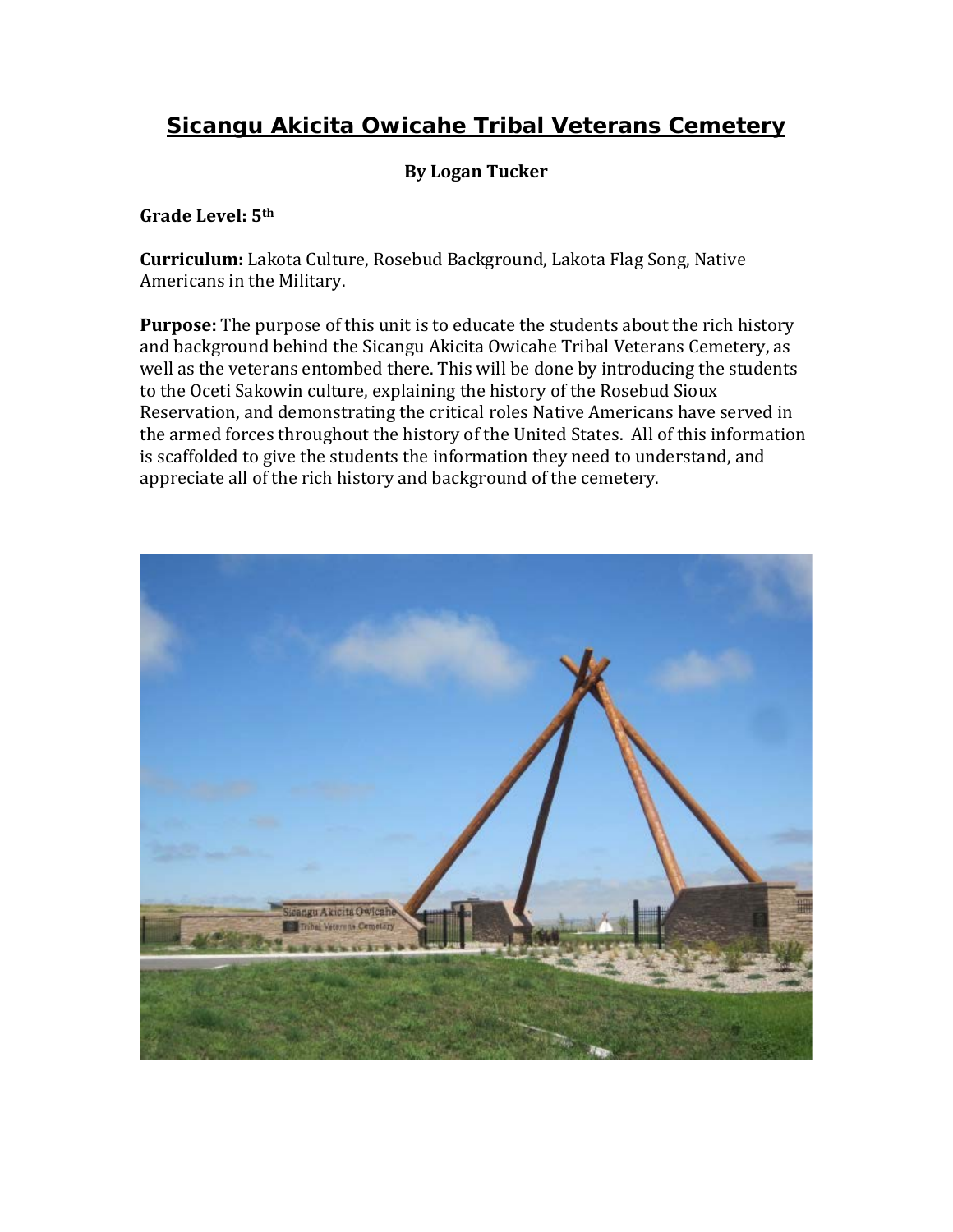#### **Concept Web: See File.**

#### **Lesson Description:**

 Recycling? It is important that the students understand the culture and values of the men and women buried at the cemetery. This day the students will work with **Lesson 1:** Smart board/power point about Lakota culture. Science Buffalo lesson. you as you go through a Smart Boar slide show that introduces the students to the important values, traditions, and life styles of the Sicangu Oyate (Lakota Sioux). The lesson will focus heavily on the importance of the buffalo, and how the Sicangu Oyate were one of the first recycles: they didn't waste anything, and they took care of the environment. After the slide show is over, the students will work in groups to create recycling plans for their community. They will finish the lesson by presenting to the rest of the class.

 Concepts: Recycling, Local History, Local Native American culture, Oceti Sakowin information, pollution.

Materials: Smart Notebook, Smart Board.

**Lesson 2:** See attached lesson plan. Students will learn about the Lakota Flag Song, and how it represents the history of the Sicangu Oyate's military service. We will then talk about writing something that is truly important to you. The assignment will be for the students to write something their own "anthem" for something that is truly important to them. They will then work with shoulder partners to create a final draft using proper edit/revision techniques.

Concepts: Editing, Revising, Creative Writing, Visual Language, Local Native American history.

 Materials: Computers, word processor, printer, writing journal, pencil, Internet access, Smart Board, over head projector, Flag Song lyrics handout, edit/revision handout.

 who served in these wars. Unfortunately, it is difficult to find numbers that strictly **Lesson 3:** The purpose of this day is to help the students see how many Native Americans contributed in the various wars that the USA has battled in. Native Americans have played a critical role in all of these wars, and the students will receive a handout explaining the war, as well as the amount of Native American's cover the Sicangu Oyate's services. They will be assigned to figure out the percentage of soldiers in each war that were Native American.

Concepts: Percentages, American Revolution, Civil War, WWI, WWII, Vietnam War, Korean War, Gulf War, Iraq War, decimals, rounding.

Materials: Native Americans in the military handout, pencil.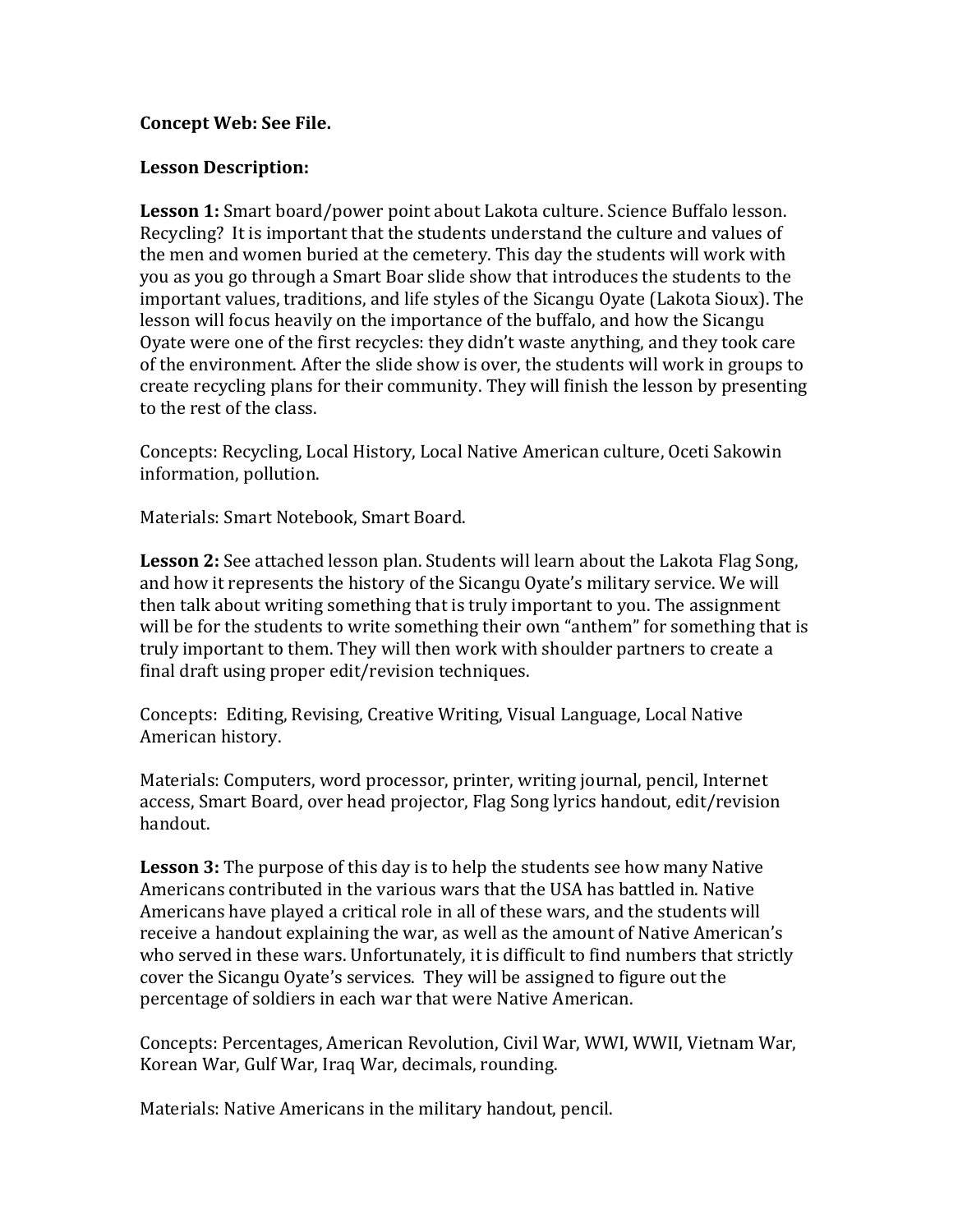American Indians play, and played, in the US Military. Considering American Indian **Lesson 4:** This lesson will begin with the teacher discussing the active role and Alaska Native Veterans have served in every branch of the U.S. Military for well over the past 200 years, it goes without saying that their efforts and histories of distinguished services should be recognized.

The teacher will read the following two articles from Indian Country Today: [A Brief History of American Indian Military Service](https://indiancountrymedianetwork.com/news/a-brief-history-of-american-indian-military-service/) [Natives & the Military: 10 Facts You Might Not Know](https://indiancountrymedianetwork.com/news/veterans/natives-the-military-10-facts-you-might-not-know/) 

During the reading the teacher will have the students record important information in a graphic organizer. After the reading is over, the students will use their graphic organizers to lead a full class discussion about the history of Native Americans in the military.

Concepts: Reading Comprehension, listening and speaking skills.

Materials: *On-line articles (hyperlinked)*, Graphic Organizer, pencil.

**Lesson 5:** On this day, the students will learn about the formation, history, and current status of the Rosebud Sioux Reservation—which is where the cemetery is located. The teacher will use a KWL chart on the Smart Board Notebook activity to activate prior knowledge, and assess progress. The teacher will then present the attached Power Point, and provide opportunities for the students to discuss. At the end, the teacher will work with the students to fill out a Smart Note Book activity timeline. The assessment will be a

Kahoot.<https://create.kahoot.it/#quiz/ecec2073-1c69-49b3-b679-1bce3969a07a>

Concepts: Creation of reservations, land loss of the Oceti Sakowin, timeline of the reservation, current life on the reservation, differentiation of the Sicangu Oyate.

 Materials: Computer or device, internet access, Kahoot access, Smartboard, KWL Smart Notebook, Smart Notebook timeline activity, PowerPoint, KWL chart printout, Cornell Notes Handout.

**Lesson 6:** The purpose of this lesson is to introduce the students to the cemetery background. The Rosebud Sioux reservation had to write a grant to receive the funding. It is a beautiful memorial, and the first tribal veterans cemetery. The students will then have to write a grant to the School Board or Town Council to get something built that they think will benefit the school or community. This will fall in line with the non-fiction writing standards at the fifth grade level.

Concepts: Opinion piece writing, informative text, Sicangu Akicita Owicahe Tribal Veterans Cemetery history and formation.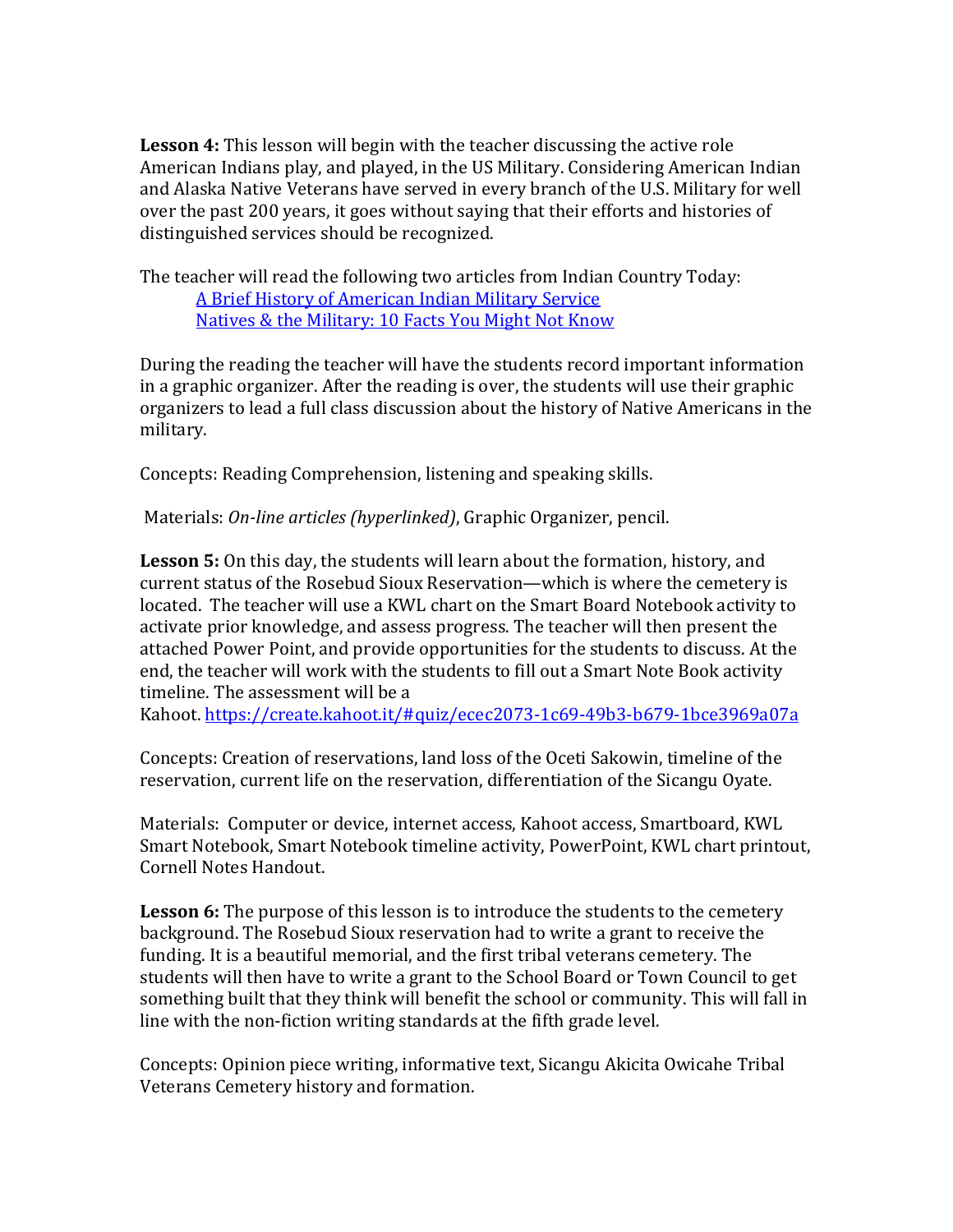**Lesson 7:** This will be the final unit assignment. Each student, or group of students, will be assigned a veteran who is buried at the Sicangu Akicita Owicahe Tribal Veterans Cemetery. The class will then take a trip to the cemetery and visit the graves of the veterans. The lesson will end with the student or the group presenting a report about their assigned Veteran.

# **Unit Goals, Standards,**

# **Unit Goals:**

- 1. The goal for this unit is for students to develop a better understanding of the Oceti Sakowin culture, and how it has added to American history.
- 2. The  $2<sup>nd</sup>$  unit goal is to help illustrate the significant role the Oceti Sakowin, and other Native American groups have served in the United States Armed Forces.

### **Standards:**

CCSS.MATH.CONTENT.5.NBT.A.1- Recognize that in a multi-digit number, a digit in one place represents 10 times as much as it represents in the place to its right and 1/10 of what it represents in the place to its left.

CCSS.MATH.CONTENT.5.NBT.A.4-Use place value understanding to round decimals to any place.

5-ESS3-1- Obtain and combine information about ways individual communities use science ideas to protect the Earth's resources and environment. (SEP:8; DCI: ESS3.C; CCC: Systems)

SL.5.4 Report on a topic or text or present an opinion, sequencing ideas logically and using appropriate facts and relevant, descriptive details to support main ideas or themes; speak clearly at an understandable pace.

5.W.1 Write opinion pieces on topics or texts, supporting a point of view with reasons and information.

a. Introduce a topic or text clearly, state an opinion,

and create an organizational structure in which ideas are logically grouped to support the writer's purpose.

b. Provide reasons that are supported by facts and details. c. Link opinion and reasons using words, phrases, and clauses (e.g., consequently, specifically). d. Provide a concluding statement or section related to the opinion presented.

5.W.2 Write informative/ explanatory texts to examine a topic and convey ideas and information clearly.